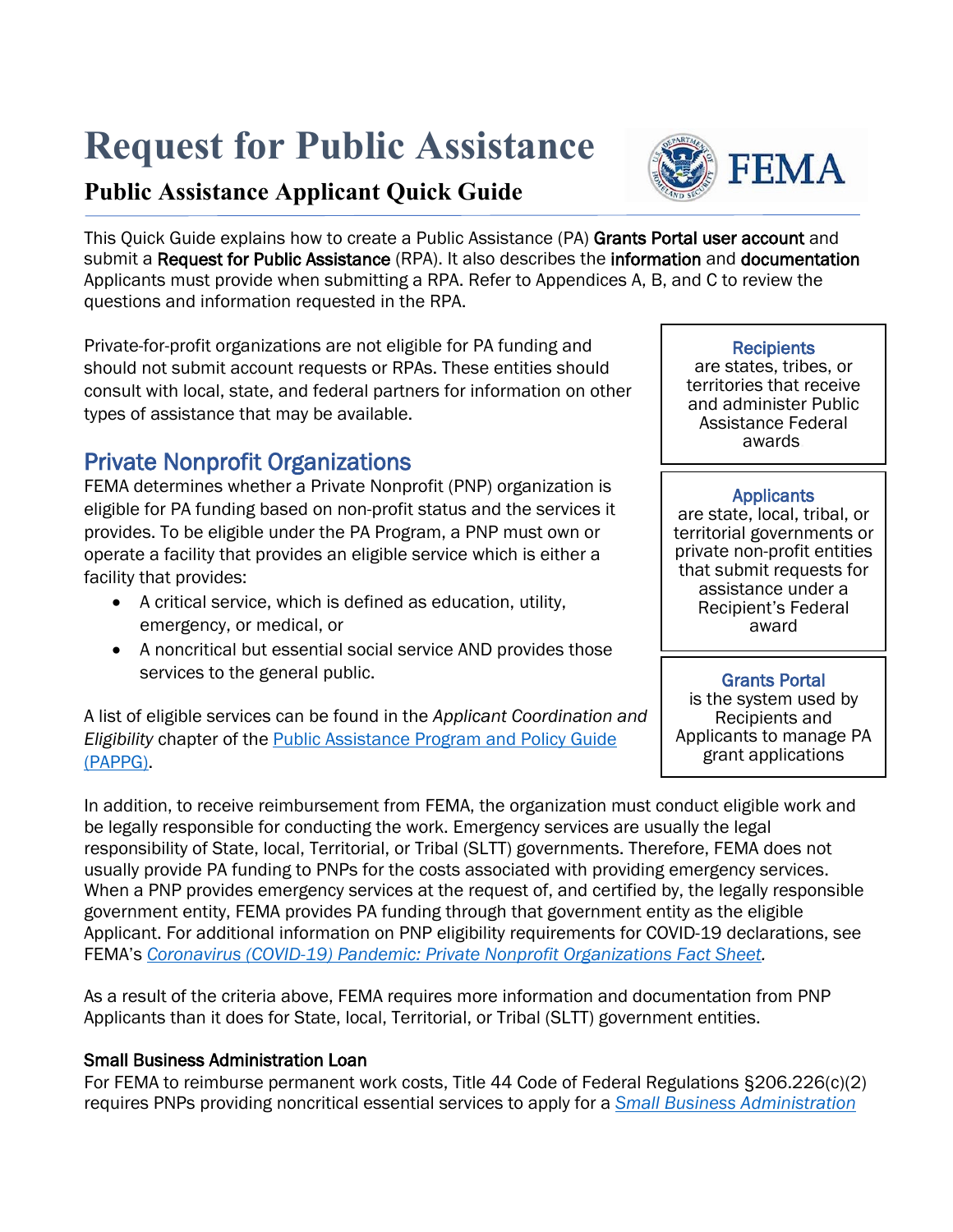*[\(SBA\)](https://disasterloan.sba.gov/ela/Account/Login?ReturnUrl=%2Fela%2FLoanApplication%2FStartApplication)* disaster loan. This requirement does not apply to emergency work. The SBA loan requirement therefore does not apply under COVID-19 declarations. PNP Applicants should apply for the SBA Loan in parallel with RPA submission. Detailed information is available in the *[Public Assistance](https://www.fema.gov/media-library/assets/documents/111781)  [Program and Policy Gu](https://www.fema.gov/media-library/assets/documents/111781)ide*.

Grants Portal Account Creation<br>Applicants must have a Grants Portal account to submit a RPA. This section describes three ways for an Applicant to create a Grants Portal account. Applicants may request:

- An account directly from Grants Portal
- The Recipient create the Applicant's account
- An invitation from the Recipient to create an account

#### Request an Account Directly from Grants Portal

• Go to the Grants Portal home page at<https://grantee.fema.gov/> and click "Register your Organization and Request Public Assistance"



- $\circ$  Grants Portal prompts the Applicant to complete basic information about the organization, contact information, and location and then submits the form for Recipient review.
- o Grants Portal prompts the Applicant to select its "Organization Type". If the Applicant selects an incorrect "type", it will delay processing of the RPA.
	- For government entities, the Applicant may continue to submit an RPA with this account creation request. If the Applicant chooses not to submit an RPA at account creation, the Recipient reviews the account creation request and the Applicant may separately submit its RPA.
	- **Public non-profit entities, such as those that are agencies or instrumentalities of** SLTT governments, are generally considered SLTT government entities and do not need to submit additional documentation required by PNP Applicants. These entities should select the government organization type that best describes them. If an Applicant is unsure of its type, it should consult the Recipient.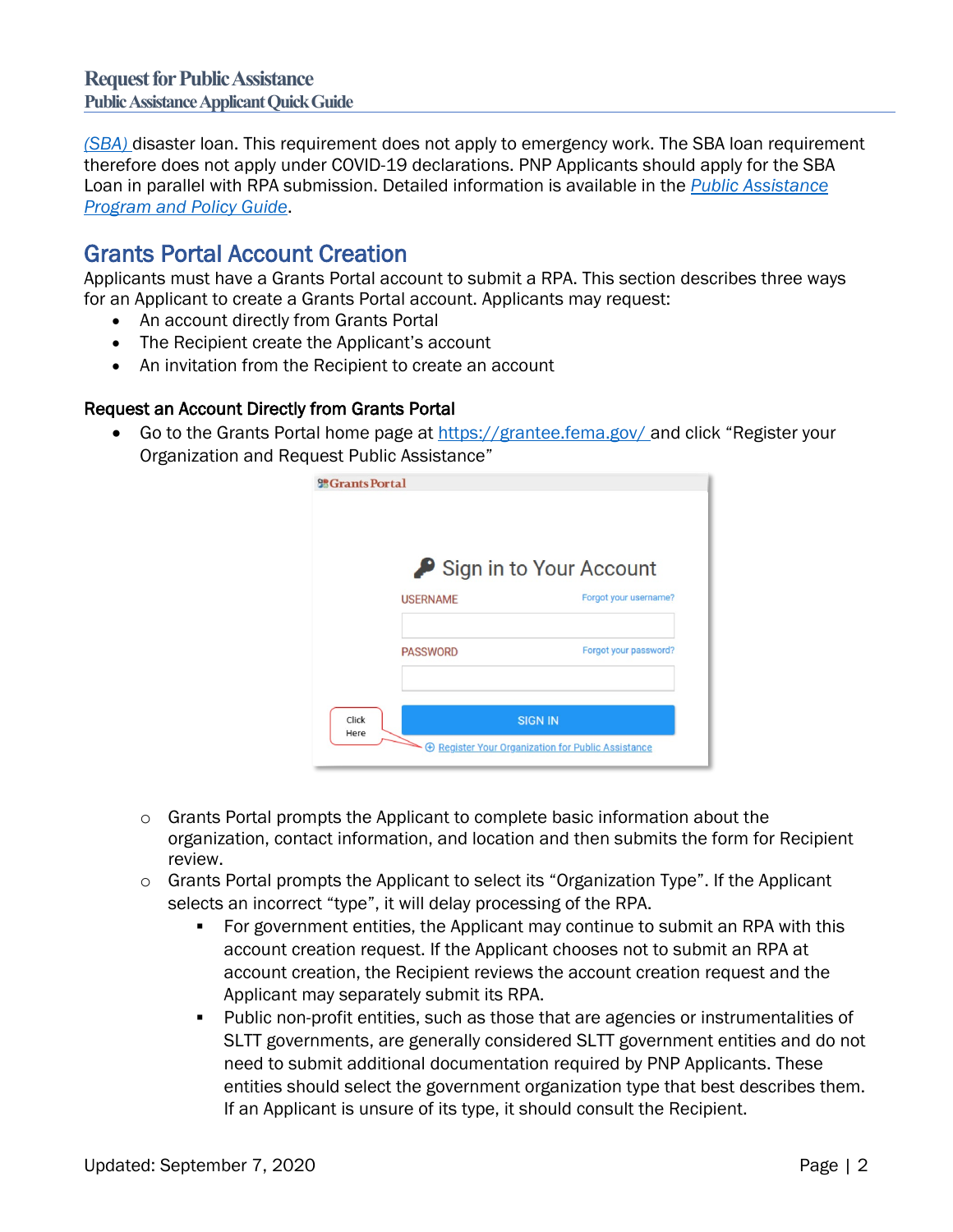- **PNP Applicants must wait for account creation approval from the Recipient before** submitting an RPA.
- $\circ$  After the Applicant completes the account request and the Recipient and FEMA have approved the RPA request, the Applicant receives a system-generated email with a username and temporary password to gain access to Grants Portal.
- o Grants Portal prompts the Applicant to create a permanent password.

### Request the Recipient Create the Account

A new Applicant may initiate the process by contacting its Local Emergency Management Department or State/Tribal/Territorial Emergency Management representative.

- $\circ$  After contacting the Recipient, the Applicant will be asked to provide the following information:
	- Applicant Name
	- **County**
	- **EIN Number and DUNS Number**
	- **Org Type**
	- **Primary/Alternate Contact (Name, Title, Phone, Email)**
	- **Physical/Mailing (Address, City, State, Zip)**
- o After providing the requested information, the Recipient will create the account for the Applicant, and the Applicant will receive a system generated email with a username and temporary password.
- $\circ$  The Applicant should follow the instructions provided via the email and use the provided username and temporary password to log into Grants Portal for the first time.
- $\circ$  The system will then prompt the Applicant to create a permanent password. Once accepted the Applicant will be able to log into the system.

### Request an Invitation from the Recipient to Create the Account

- $\circ$  A new Applicant may initiate the process by contacting their Local Emergency Management Department or State/Tribal/Territorial Emergency Management representative and providing basic contact information.
- $\circ$  The Recipient sends system-generated invitations by providing basic contact information about the Applicant's organization in the system.
- $\circ$  The Applicant receives an email with a username, temporary password, and instructions for creating its account.
- $\circ$  The Applicant will go to Grants Portal using the instructions provided via the email and enters the username and temporary password to log into Grants Portal for the first time.
- o The system prompts the Applicant to create a password. Once completed the Applicant will log into the system with its newly created password.
- o Once the Applicant has access to Grants Portal, it will be prompted to complete its Organizational Profile and account

Submit a Request for Public Assistance<br>This section describes how an Applicant submits an RPA directly via Grants Portal. The Applicant may also request the Recipient submit an RPA on its behalf. Refer to [Appendix A](#page-8-0) to review the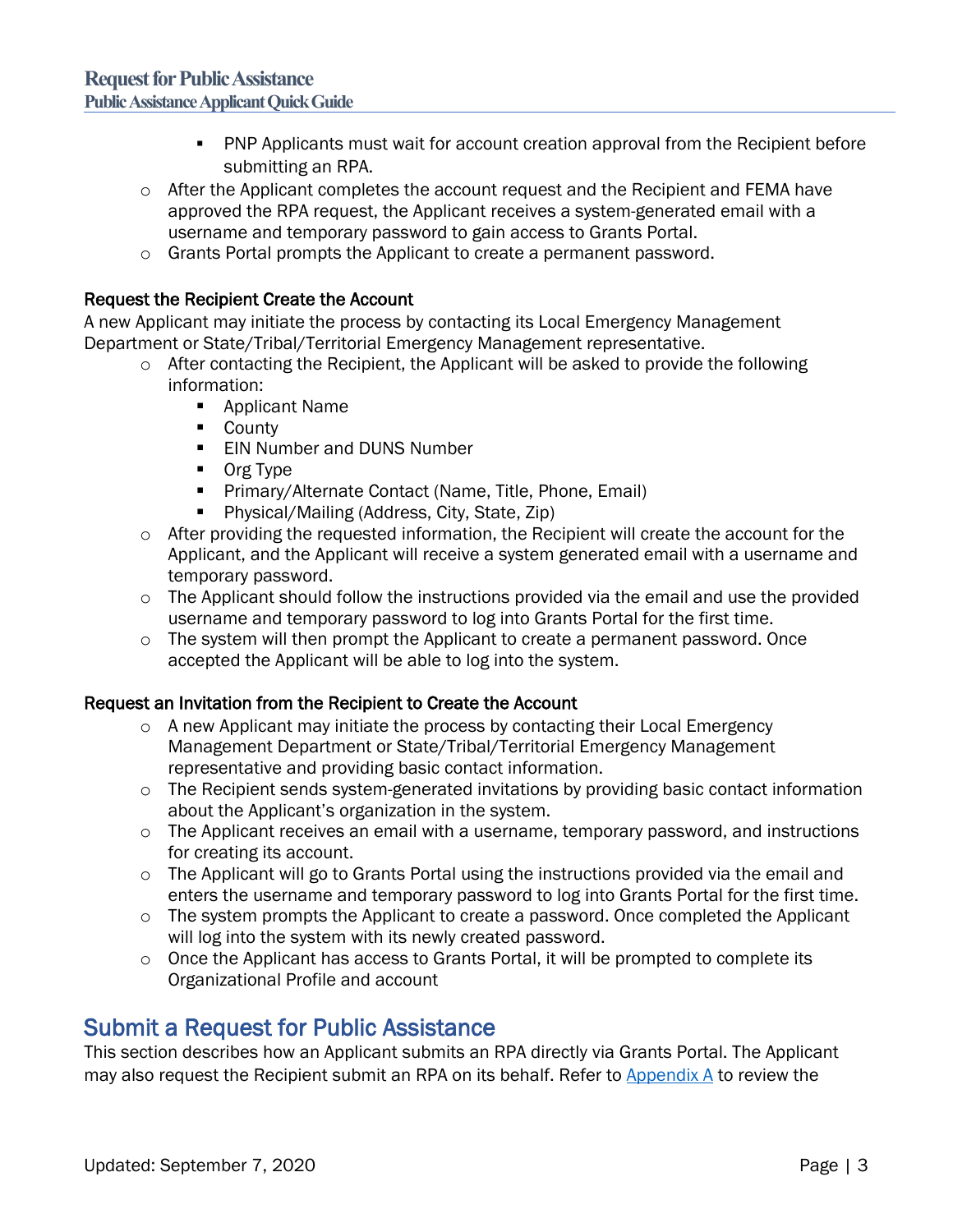Г

questions and information requested on the RPA and  $\Delta$ ppendix  $\Delta$  and  $\Delta$  for the additional information required from PNP Applicants.

All Applicants must complete the following steps to request Public Assistance:

o The Applicant logs into Grants Portal and selects "Click here to submit a RPA for your organization" on the Dashboard.

|                                                     |  | and you may submit a Request for Public Assistance (RPA) to FEMA's Public Assistance program. |  |
|-----------------------------------------------------|--|-----------------------------------------------------------------------------------------------|--|
|                                                     |  |                                                                                               |  |
| C Click here to submit a RPA for your organization. |  |                                                                                               |  |

o Select the event for which you are applying for assistance and confirm the DUNS#, FEMA PA Code, and primary address.

|                        | Section I - Declaration and Applicant Information |                          |  |
|------------------------|---------------------------------------------------|--------------------------|--|
| General Info           |                                                   |                          |  |
| Organization           | Imaginary County XXXXXXXXX                        |                          |  |
| FEMA PA Code           | XXX-XXXXXX-XX                                     |                          |  |
| DUNS #                 | 3000000000                                        |                          |  |
| Event                  | Select                                            | $\rightarrow$            |  |
| Primary Address        |                                                   |                          |  |
| Address                | 1234 Road St                                      | $\overline{\phantom{a}}$ |  |
| County                 | Here, Somewhere S4321<br>Imaginary County         |                          |  |
| <b>Mailing Address</b> |                                                   |                          |  |

o Please provide information about the Applicant's level of experience with the Public Assistance program.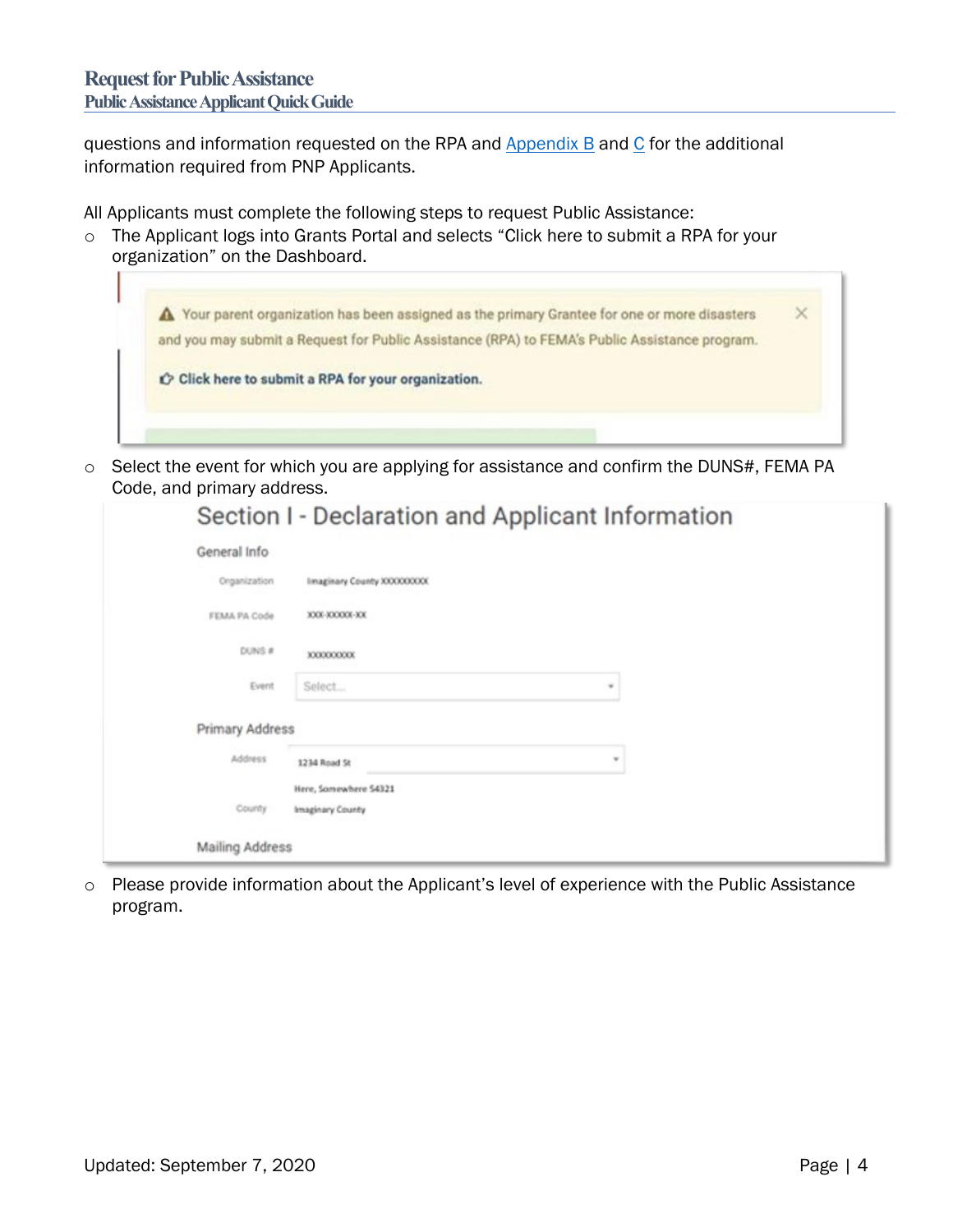| Section II - Applicant Experience                                                                                                                                                                   |
|-----------------------------------------------------------------------------------------------------------------------------------------------------------------------------------------------------|
| What is the Applicant's experience and level of support needed with the Public Assistance application                                                                                               |
| process? *                                                                                                                                                                                          |
| O Unfamiliar, and likely to need dedicated, in-person support navigating the process.<br>$\bigcirc$ Unfamiliar, but likely to be comfortable with limited or remote support navigating the process. |
| S Familiar, but likely to need dedicated, in person support navigating the process.                                                                                                                 |
| S Familiar, and likely to be comfortable with limited or remote support navigating the process.                                                                                                     |
| <b>&lt; BACK</b><br><b>PROCEED 3</b>                                                                                                                                                                |
|                                                                                                                                                                                                     |
| Please provide information about the Applicant's incident-related impacts                                                                                                                           |
| Section III - Impacts                                                                                                                                                                               |
| 1. Does the Applicant have any of the following incident-related impacts? *                                                                                                                         |
| Debris <sup>6</sup>                                                                                                                                                                                 |
| Emergency Response/Protective Measures                                                                                                                                                              |
| Infrastructure Damage                                                                                                                                                                               |
| 2. What is the total approximate cost to address incident-related impacts? *.(More.Info)                                                                                                            |
| This field is required.<br>C Less than \$131,100                                                                                                                                                    |
| ◯ Between \$131,100 and \$1,000,000                                                                                                                                                                 |
| ○ \$1,000,000 or more                                                                                                                                                                               |
| 3. What is the approximate total number of facilities with incident-related impacts? * @                                                                                                            |
|                                                                                                                                                                                                     |
| Request Public Assistance                                                                                                                                                                           |
| 4. What is the status of all work to address incident-related impacts? *                                                                                                                            |
| O Work is completed and costs are documented.                                                                                                                                                       |
| O Work is completed and costs are not documented.<br>O Work has started.                                                                                                                            |
| O Work has not started.                                                                                                                                                                             |

federal support? \*  $O$  Yes  $O$  No 6. Did an Applicant representative attend an Applicant Briefing? \* <sup>O</sup>  $O$  Yes  $O$  No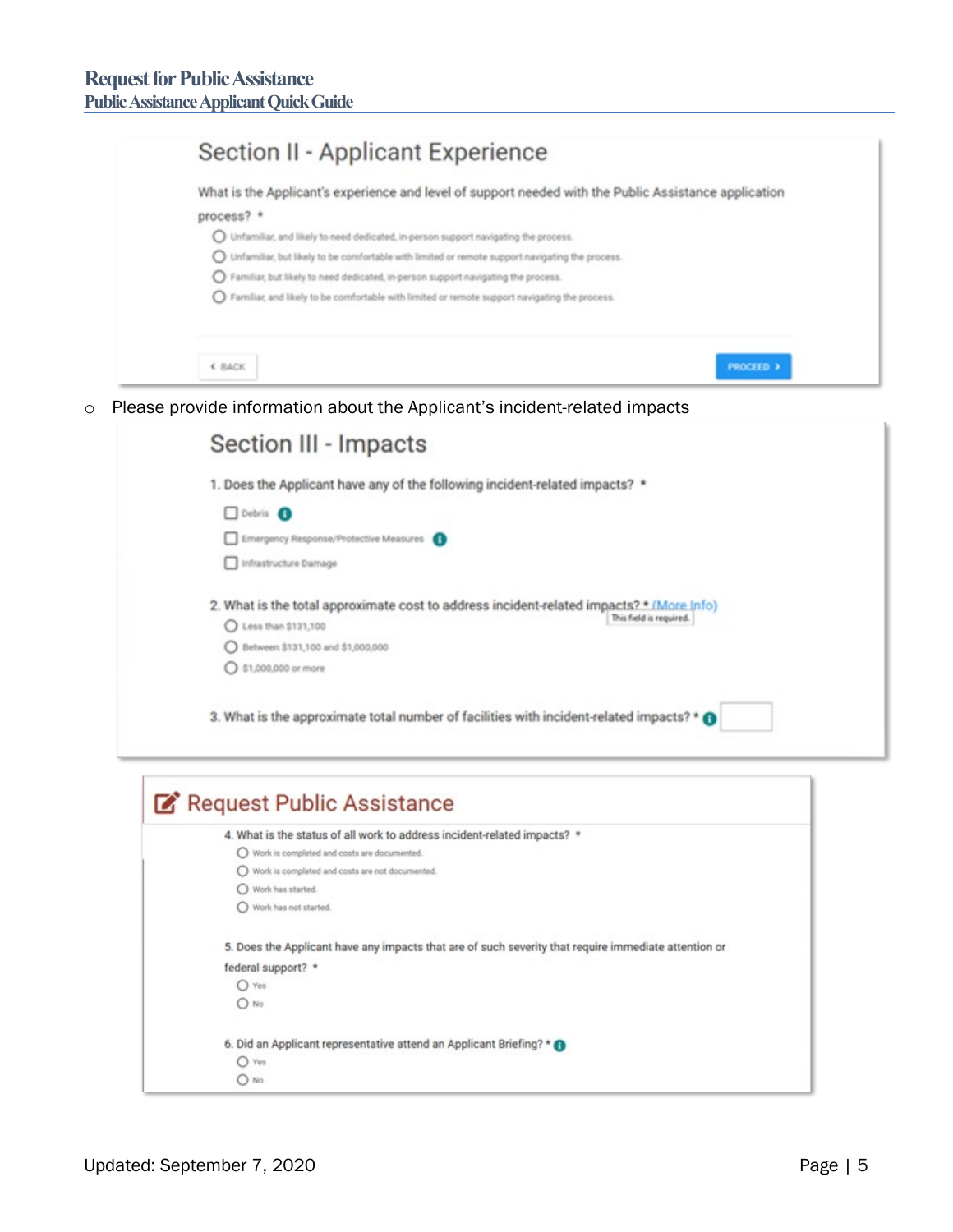o For Private Non-Profit Organizations, the additional question below is required to complete the Request for Public Assistance.



o In order to determine whether an Applicant is eligible for Public Assistance, FEMA must determine whether a PNP owns or operates at least one facility that provides an eligible service. Eligible services are listed in Question 3 below. If an Applicant is unsure whether it owns or operates an eligible facility, it may list multiple facilities on this RPA. Once the Applicant is approved for Public Assistance, FEMA will request a full list of impacted facilities.

| Request Public Assistance       |                                                                                                                                                            |                |
|---------------------------------|------------------------------------------------------------------------------------------------------------------------------------------------------------|----------------|
| <b>Facilities</b>               |                                                                                                                                                            | + ADD FACILITY |
| New Facility v                  | <b>BOILE</b><br><b>X REMOVE</b><br>In Progress                                                                                                             |                |
|                                 | 1. Facility Name and Location                                                                                                                              |                |
| Name *                          |                                                                                                                                                            |                |
| Address                         |                                                                                                                                                            |                |
| County *                        | Choose the county of your organization                                                                                                                     |                |
| O other<br>A. Critical Services | Applicant leases the facility to another entity.<br>Applicant leases the facility from another owner.<br>3. What is the primary purpose of the facility? * |                |
| Educational v                   |                                                                                                                                                            |                |
| (More Info.)                    | Primary or secondary education as determined under State law and provided in a day or residential school,<br>including parochial schools.                  |                |
| Littley w                       | Higher education institution                                                                                                                               |                |
|                                 | Communications transmission and switching, and distribution of telecommunications traffic                                                                  |                |
|                                 | Electric power generation, transmission, and distribution                                                                                                  |                |
|                                 | Infigurion to provide water for drinking water supply, fire suppression, or electricity generation                                                         |                |

o Upload the required documentation and click "Proceed."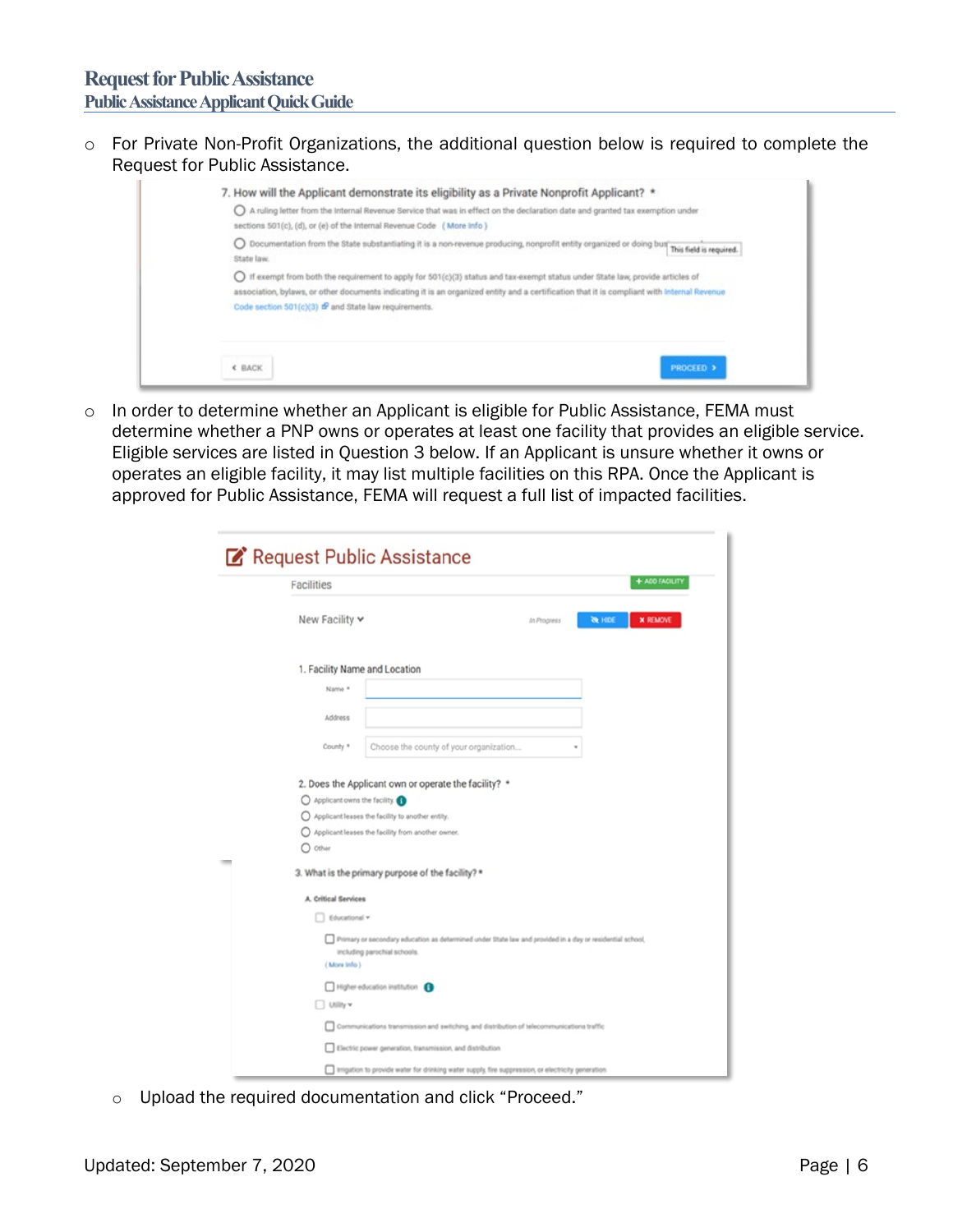| Section I -<br>Declaration and<br>Applicant | Section II - Applicant Section III - Impacts Section IV - Facility<br>Experience |                                                                                                                    |                              | Section V -                                                  | Section Vi-                 |                                                                                                    |
|---------------------------------------------|----------------------------------------------------------------------------------|--------------------------------------------------------------------------------------------------------------------|------------------------------|--------------------------------------------------------------|-----------------------------|----------------------------------------------------------------------------------------------------|
| Information                                 |                                                                                  |                                                                                                                    | Information                  | <b>Documents</b>                                             | Applicant<br>Certifications | Section VII - Submit                                                                               |
|                                             |                                                                                  |                                                                                                                    |                              |                                                              |                             |                                                                                                    |
|                                             |                                                                                  |                                                                                                                    |                              |                                                              |                             |                                                                                                    |
|                                             |                                                                                  |                                                                                                                    |                              |                                                              |                             |                                                                                                    |
| $\lambda$ - the test1                       |                                                                                  |                                                                                                                    |                              |                                                              |                             |                                                                                                    |
|                                             |                                                                                  |                                                                                                                    |                              |                                                              |                             |                                                                                                    |
|                                             | - M impacts                                                                      | - B Eligibility Substantiated by State<br><b>A</b> - <b>b</b> Facility Information<br>- la Applicant Owns Facility | <b>Section V - Documents</b> | - In Proof of Facility Ownership (+ Add Document) X Required |                             | State Documentation Verifying the Organization is Non-Revenue Producing (+ Add Document) X Regules |

o Please provide contact information for the contract personnel authorized to make binding decisions on behalf of the entity.

|                              | Name  | Choose Contact                                                                                                                                                                                           |               |                   |  |
|------------------------------|-------|----------------------------------------------------------------------------------------------------------------------------------------------------------------------------------------------------------|---------------|-------------------|--|
|                              |       |                                                                                                                                                                                                          |               |                   |  |
|                              | Title |                                                                                                                                                                                                          |               |                   |  |
|                              | Email |                                                                                                                                                                                                          |               | Step 1:<br>Review |  |
|                              | Phone |                                                                                                                                                                                                          |               | Information       |  |
| Alternate Contact            |       |                                                                                                                                                                                                          |               |                   |  |
|                              | Name  | Choose Contact                                                                                                                                                                                           |               |                   |  |
|                              |       |                                                                                                                                                                                                          |               |                   |  |
| <b>General Certification</b> |       |                                                                                                                                                                                                          |               |                   |  |
|                              |       | I certify that I have reviewed the following information regarding requirements to receive Public Assistance: Please initial next to each statement                                                      |               |                   |  |
|                              |       | Applicants should document damages with photos and track all resources used at the site including dates and quantities.                                                                                  |               | Step 2: Initial   |  |
|                              |       |                                                                                                                                                                                                          |               | and Certify       |  |
|                              |       |                                                                                                                                                                                                          |               |                   |  |
|                              |       | Applicants must comply with the applicable codes, specifications and standards requirements when restoring infrastructure.                                                                               |               |                   |  |
|                              |       | In accordance with the PAPPG, the Applicant must comply with applicable federal, state, and local laws must provide all documentation requested to allow FEMA to ensure project applications comply with |               |                   |  |
|                              |       | federal Environmental and Historic Preservation (EHP) laws, implementing regulations, and Executive Orders; and must comply with any EHP compliance conditions placed on all grants.                     |               |                   |  |
|                              |       | Applicants that utilize contractors for work conducted with FEMA PA funding must follow the procurement and contracting rules detailed in 2 CFR § 200.318-326.                                           |               |                   |  |
|                              |       |                                                                                                                                                                                                          |               |                   |  |
| Authorized<br>Representative |       |                                                                                                                                                                                                          | CLICK TO SIGN | Date Signed       |  |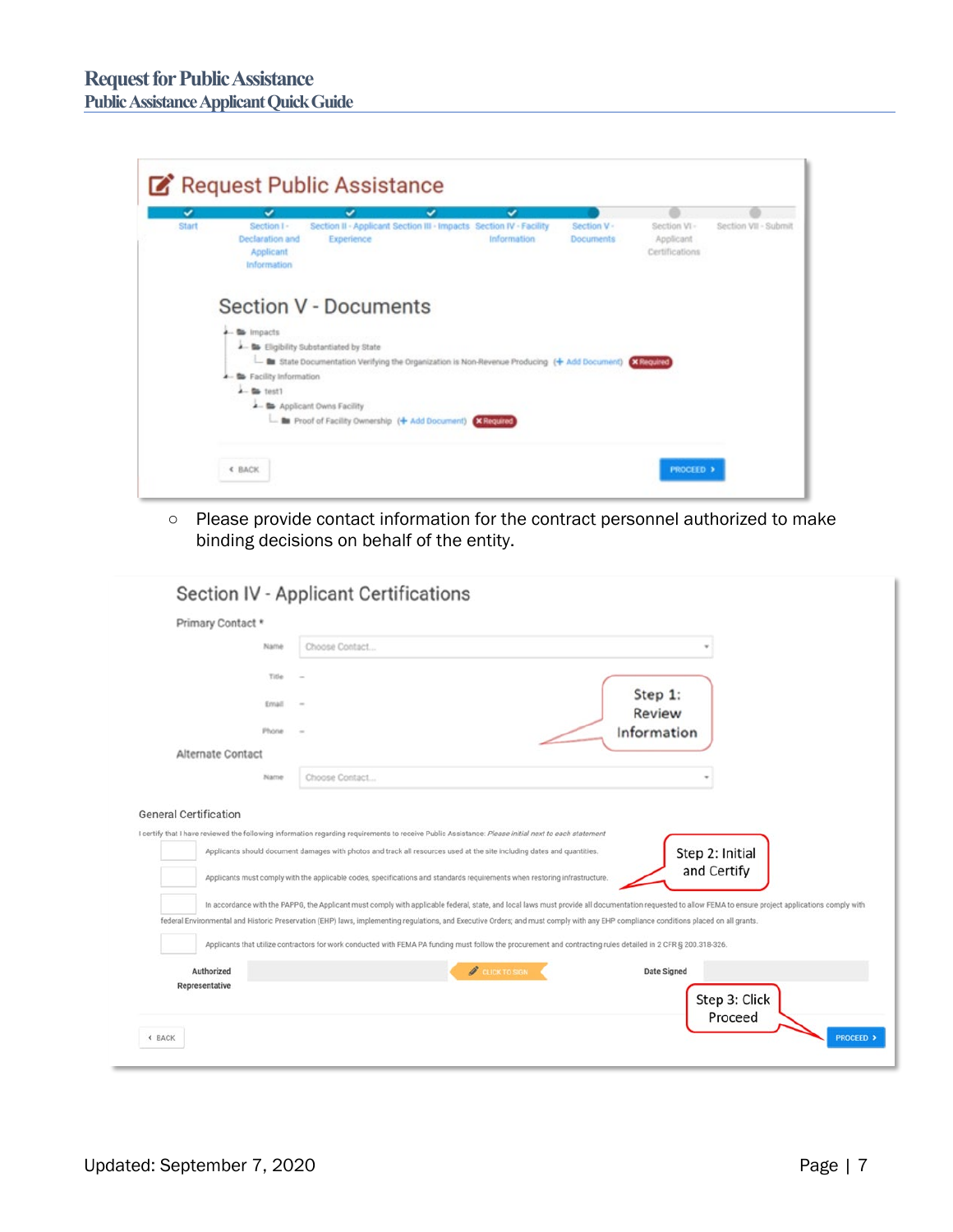o Once submitted, the Recipient and FEMA review the RPA for Applicant eligibility. The Applicant may view the status of its RPA in Grants Portal.

Recipient and FEMA Review<br>This section describes the steps taken by FEMA and the Recipient after an RPA is submitted.

### • Recipient Review

The Recipient reviews the RPA, including required information and supporting documentation. If any information is missing the Recipient must obtain it prior to forwarding the RPA to FEMA with its recommendation. Upon review of the information, the Recipient submits the RPA to FEMA with its recommendation on whether the Applicant is eligible.

## • FEMA Final Eligibility Determination

Based on the recommendation of the Recipient, FEMA makes a final determination about the eligibility of the Applicant.

- $\circ$  If FEMA approves the RPA as eligible, the Applicant receives an email notification of approval and instructions on how to submit a project application.
- $\circ$  If FEMA determines that the Applicant is ineligible, the Applicant receives a written determination explaining FEMA's reasoning for the ineligibility determination and information on how the Applicant can appeal the decision. The Applicant has 60 days from receipt of FEMA's determination to submit a written appeal to the Recipient.

The *Applicant Quick Guide* series is a set of documents that explain the roles and responsibilities of Applicants in key steps in FEMA's Public Assistance Program delivery process. Read more about Public Assistance Program delivery in th[e Public Assistance](https://www.fema.gov/media-library/assets/documents/111781)  [Program and Policy Guide,](https://www.fema.gov/media-library/assets/documents/111781) and other resources available o[n Grants](https://grantee.fema.gov/) Portal.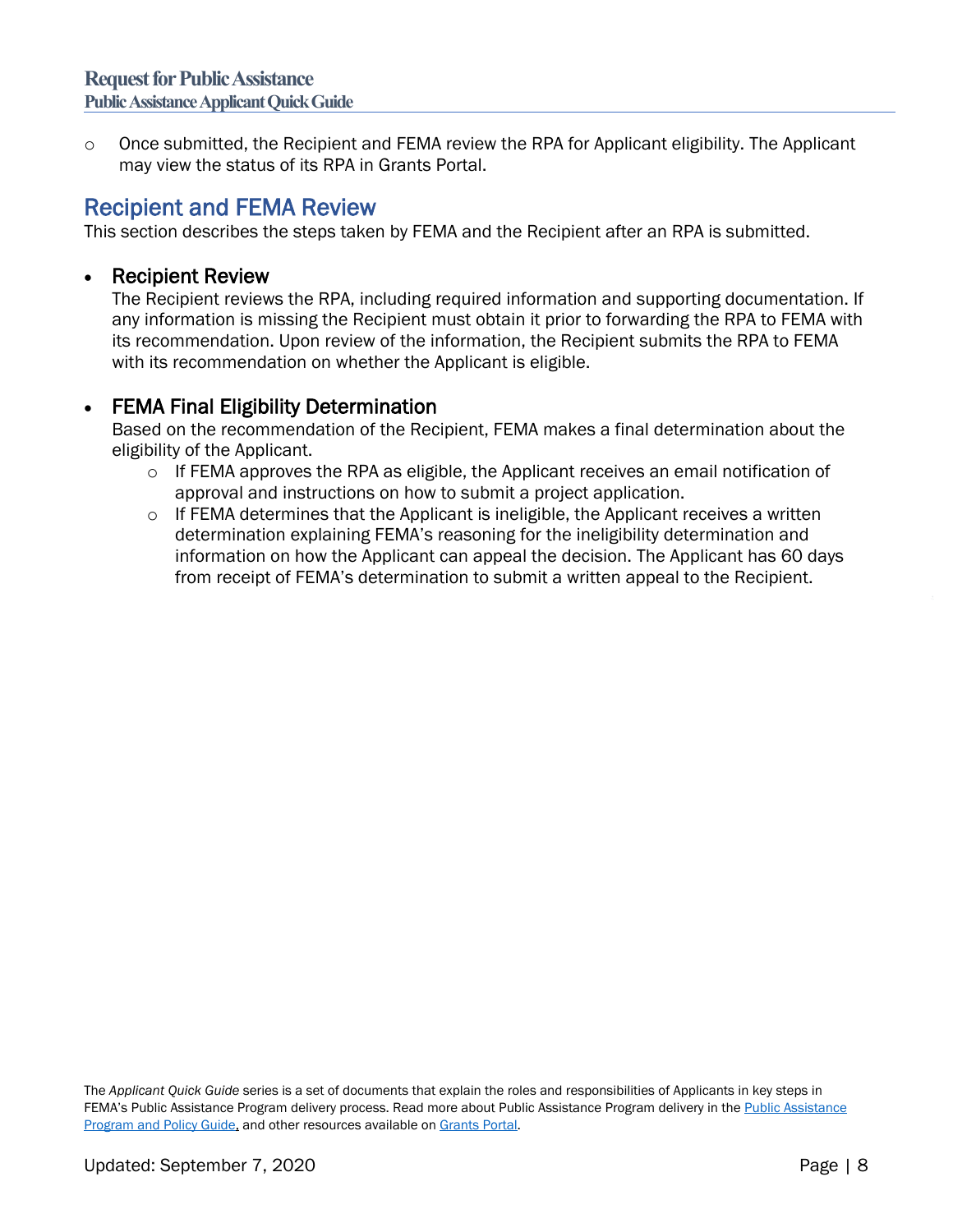# APPENDIX A: REQUEST FOR PUBLIC ASSISTANCE

<span id="page-8-0"></span>

|                                                                                                                                                                                                                                             | Section I - Declaration & Applicant Information                                                                                                                                               |                    |
|---------------------------------------------------------------------------------------------------------------------------------------------------------------------------------------------------------------------------------------------|-----------------------------------------------------------------------------------------------------------------------------------------------------------------------------------------------|--------------------|
| Instructions: Your organization may be eligible to apply for Public Assistance. Below, please indicate the Event for<br>which you are applying for assistance and confirm your DUNS# and FEMA PA Code (i.e., FIPS Code).                    |                                                                                                                                                                                               |                    |
|                                                                                                                                                                                                                                             | <b>GENERAL INFO</b><br>1.                                                                                                                                                                     |                    |
| Organization:                                                                                                                                                                                                                               | <b>FEMA PA Code:</b>                                                                                                                                                                          | <b>DUNS #:</b>     |
| [System Generated]                                                                                                                                                                                                                          | [System Generated]                                                                                                                                                                            | [System Generated] |
| <b>Event:</b> [Dropdown list of all eligible events]                                                                                                                                                                                        |                                                                                                                                                                                               |                    |
|                                                                                                                                                                                                                                             | 2.<br><b>PRIMARY ADDRESS</b>                                                                                                                                                                  |                    |
| [Dropdown list of addresses associated with the Applicant profile]                                                                                                                                                                          |                                                                                                                                                                                               |                    |
|                                                                                                                                                                                                                                             | 3.<br><b>MAILING ADDRESS</b>                                                                                                                                                                  |                    |
| [Dropdown list of addresses associated with the Applicant profile, default value = Same as Primary]                                                                                                                                         |                                                                                                                                                                                               |                    |
|                                                                                                                                                                                                                                             | <b>Section II - Applicant Experience</b>                                                                                                                                                      |                    |
| Instructions: Please provide information about the Applicant's level of experience with the Public Assistance<br>program.                                                                                                                   |                                                                                                                                                                                               |                    |
| What is the Applicant's experience with the Public Assistance application process? Please select                                                                                                                                            |                                                                                                                                                                                               |                    |
| one.                                                                                                                                                                                                                                        |                                                                                                                                                                                               |                    |
| $\Box$ Unfamiliar, and likely to need dedicated, in-person support navigating the process.                                                                                                                                                  |                                                                                                                                                                                               |                    |
| $\Box$ Unfamiliar, but likely to be comfortable with limited or remote support navigating the process.<br>$\Box$ Familiar, but likely to need dedicated, in-person support navigating the process.                                          |                                                                                                                                                                                               |                    |
| $\Box$ Familiar, and likely to be comfortable with limited or remote support remote support navigating the                                                                                                                                  |                                                                                                                                                                                               |                    |
| process.                                                                                                                                                                                                                                    |                                                                                                                                                                                               |                    |
|                                                                                                                                                                                                                                             | Section III - Impacts                                                                                                                                                                         |                    |
| Instructions: Please provide information about the Applicant's incident related impacts from [Declaration Number].                                                                                                                          |                                                                                                                                                                                               |                    |
| Does the Applicant have any of the following incident-related impacts? Please select all that apply.<br>Debris<br>Ш                                                                                                                         |                                                                                                                                                                                               |                    |
|                                                                                                                                                                                                                                             | Debris includes, but is not limited to, vegetative debris, construction and demolition debris, sand, mud, silt,                                                                               |                    |
|                                                                                                                                                                                                                                             | gravel, rocks, boulders, white goods, and vehicle and vessel wreckage.                                                                                                                        |                    |
| $\Box$ Emergency response/protective measures                                                                                                                                                                                               |                                                                                                                                                                                               |                    |
|                                                                                                                                                                                                                                             | Emergency protective measures conducted before, during, and after an incident are eligible if the measures:<br>• Eliminate or lessen immediate threats to lives, public health, or safety; OR |                    |
|                                                                                                                                                                                                                                             | • Eliminate or lessen immediate threats of significant additional damage to improved public or private                                                                                        |                    |
| property in a cost-effective manner.                                                                                                                                                                                                        |                                                                                                                                                                                               |                    |
| $\Box$ Infrastructure damage                                                                                                                                                                                                                |                                                                                                                                                                                               |                    |
| What is the total approximate cost to address incident-related impacts? Please select one.<br>$\Box$ Less than the Large Project Threshold<br>Between the Large Project Threshold and \$1,000,000<br>$\sqcup$<br>$\Box$ \$1,000,000 or more |                                                                                                                                                                                               |                    |
| FEMA establishes a threshold to categorize projects as large or small based on the final approved amount of<br>eligible costs after any cost adjustments, including insurance deductions. The threshold is adjusted for each federal        |                                                                                                                                                                                               |                    |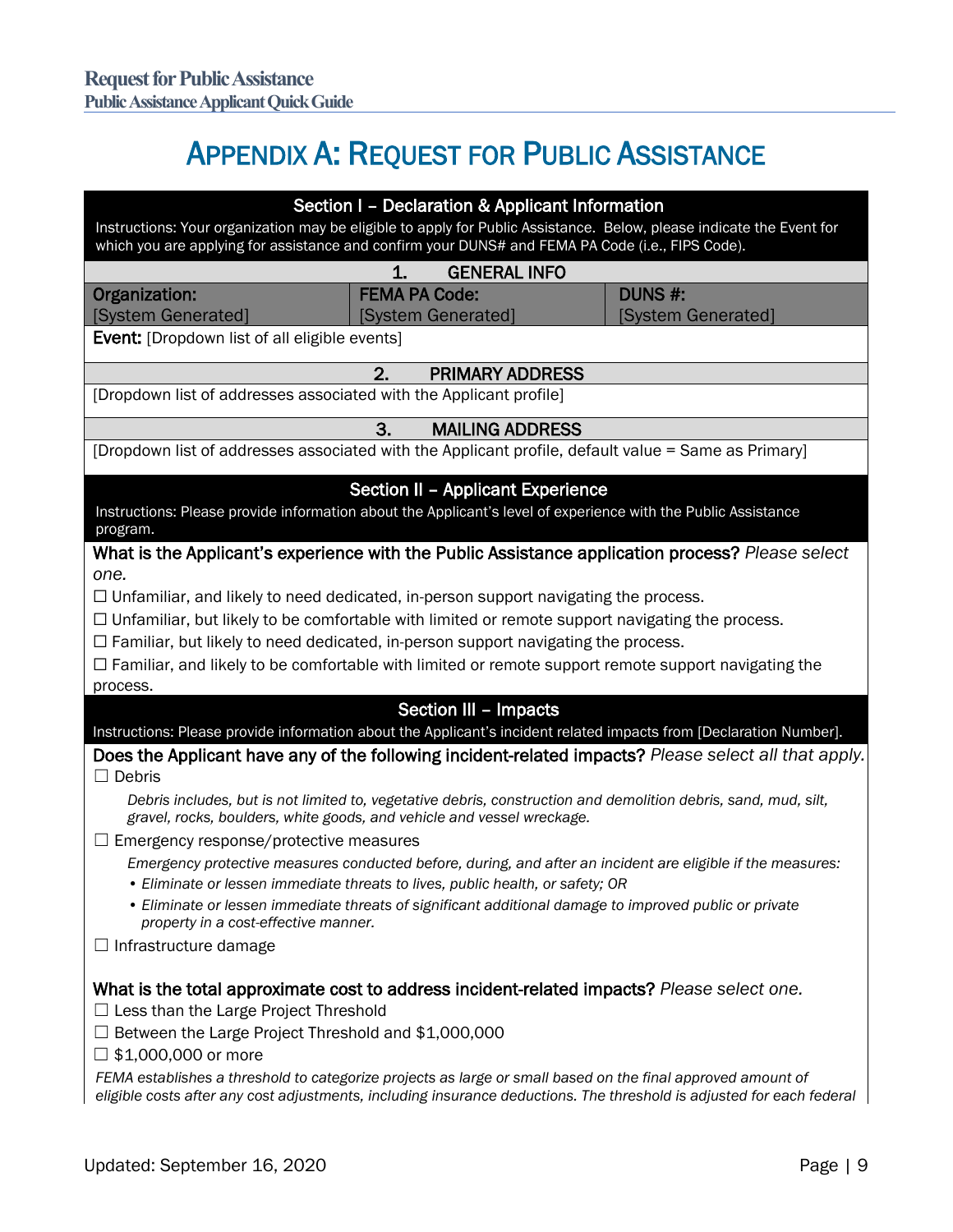**Public Assistance Applicant Quick Guide**

| fiscal year. For more details see the <b>FEMA PA Fact Sheet on the Large Project Threshold</b> .                                                                                                                                    |
|-------------------------------------------------------------------------------------------------------------------------------------------------------------------------------------------------------------------------------------|
| What is the approximate <b>total</b> number of facilities with incident-related impacts?<br>FEMA defines a facility as any publicly or privately-owned building, works, system or equipment-built or                                |
| manufactured-or an improved and maintained natural feature. Facilities may include public buildings, roads,<br>bridges, drainage structures, parks, and flood control works. Land used for agricultural purposes is not a facility. |
| What is the status of all work to address incident-related impacts? Please select one.<br>$\Box$ Work is completed and costs are documented                                                                                         |
| $\Box$ Work is completed and costs are not documented                                                                                                                                                                               |
| $\Box$ Work has started. Please provide a projected end date, if known: ________ (MM/DD/YY)                                                                                                                                         |
| $\Box$ Work has not started                                                                                                                                                                                                         |
| Does the Applicant have any impacts that are of such severity that require immediate attention or<br>federal support?<br>$\Box$ Yes. Please select all that apply.                                                                  |
| $\Box$ Operations being conducted from temporary locations due to damaged facilities                                                                                                                                                |
| $\Box$ Damaged facilities that require temporary relocation of services                                                                                                                                                             |
| $\Box$ Damaged facilities impact a substantial amount of the population                                                                                                                                                             |
| $\Box$ Operations dependent on temporary equipment (such as generators or mobile boilers)                                                                                                                                           |
| $\Box$ Inaccessible areas                                                                                                                                                                                                           |
| $\Box$ Inaccessible facilities                                                                                                                                                                                                      |
| $\Box$ Other. Please describe the immediate need:                                                                                                                                                                                   |
| $\Box$ No                                                                                                                                                                                                                           |
| Please initial next to each statement.                                                                                                                                                                                              |
| Applicants should document damage with photos and track all resources used at the<br>site including dates and quantities.                                                                                                           |
| Applicants must comply with the applicable codes, specifications and standards                                                                                                                                                      |
| requirements when restoring infrastructure.<br>In accordance with the PAPPG, the Applicant must comply with applicable federal, state,                                                                                              |
| and local laws; must provide all documentation requested to allow FEMA to ensure                                                                                                                                                    |
| project applications comply with federal Environmental and Historic Preservation (EHP)<br>laws, implementing regulations, and Executive Orders; and must comply with any EHP                                                        |
| compliance conditions placed on all grants.                                                                                                                                                                                         |
| Applicants that utilize contractors for work conducted with FEMA PA funding must follow<br>the procurement and contracting rules detailed in 2 CFR § 200.318-326.                                                                   |
| Did an Applicant representative attend an Applicant Briefing?                                                                                                                                                                       |
| $\Box$ Yes                                                                                                                                                                                                                          |
| $\Box$ No                                                                                                                                                                                                                           |
| An Applicant Briefing is a meeting conducted by the State, Tribe, or Territory (Recipient) following the President's<br>declaration to provide high-level information regarding the Public Assistance Program.                      |
| Your response to this question helps FEMA understand what information you may have been provided about the PA<br>program to date.                                                                                                   |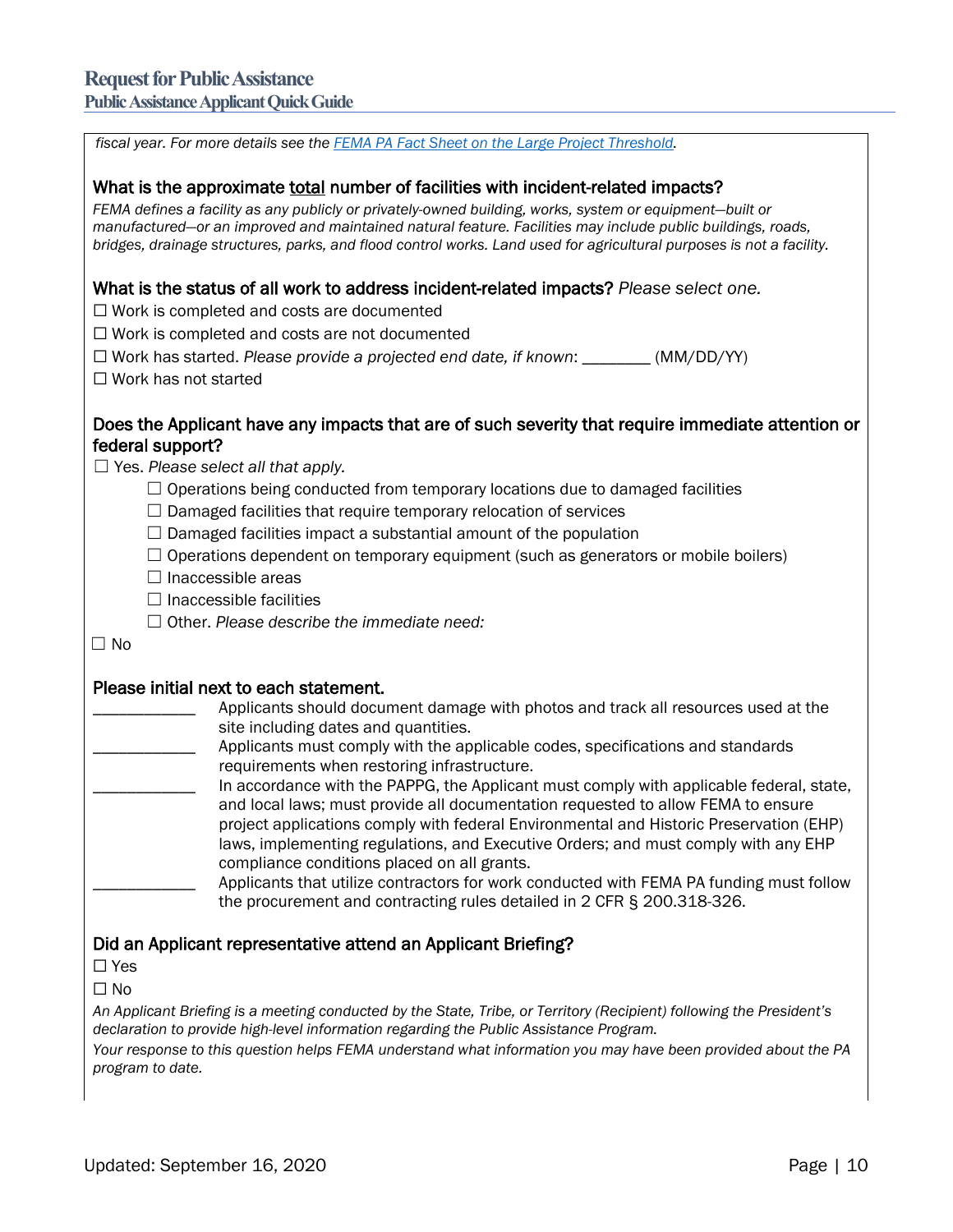#### [For PNP Applicants only]

**How will the Applicant demonstrate its eligibility as a Private Nonprofit Applicant?** *Please select one and upload supporting documentation.* 

 $\Box$  A ruling letter from the Internal Revenue Service that was in effect on the declaration date and granted tax exemption under sections 501(c), (d), or (e) of the Internal Revenue Code

*Access a copy of your organization's exemption letter from [IRS.gov.](https://www.irs.gov/charities-non-profits/eo-operational-requirements-obtaining-copies-of-exemption-determination-letter-from-irs)*

 $\Box$  Documentation from the State substantiating it is a non-revenue producing, nonprofit entity organized or doing business under State law

 $\Box$  If exempt from both the requirement to apply for 501(c)(3) status and tax-exempt status under State law, provide articles of association, bylaws, or other documents indicating it is an organized entity and a certification that it is compliant with Internal Revenue Code section  $501(c)(3)$  and State law requirements.

#### Section IV – Certifications and Applicant Signature

Instructions: Please provide contact information for the contract personnel authorized to make binding decisions on behalf of the entity.

#### 1. PRIMARY CONTACT

Name: [Select from a dropdown list of Grants Portal registered users affiliated with the Applicant entity]

**Title: [System Generated]** 

Email: [System Generated]

Phone: [System Generated]

#### 2. ALTERNATE CONTACT

Name: [Select from a dropdown list of Grants Portal registered users affiliated with the Applicant entity]

**Title: [System Generated]** 

Email: [System Generated]

Phone: [System Generated]

#### 3. GENERAL CERTIFICATION

I certify that I have reviewed the following information regarding overarching requirements to receive Public Assistance:

#### **Signature**

[Applicant Authorized Representative Electronic Signature]

#### Date [System Generated]

Section V – Submit

[Displays the completed form for a final review prior to submission]

[SUBMIT button]

<span id="page-10-0"></span>Next Steps: After submittal of this form, the Recipient and FEMA will review the information and notify the Applicant of approval or denial.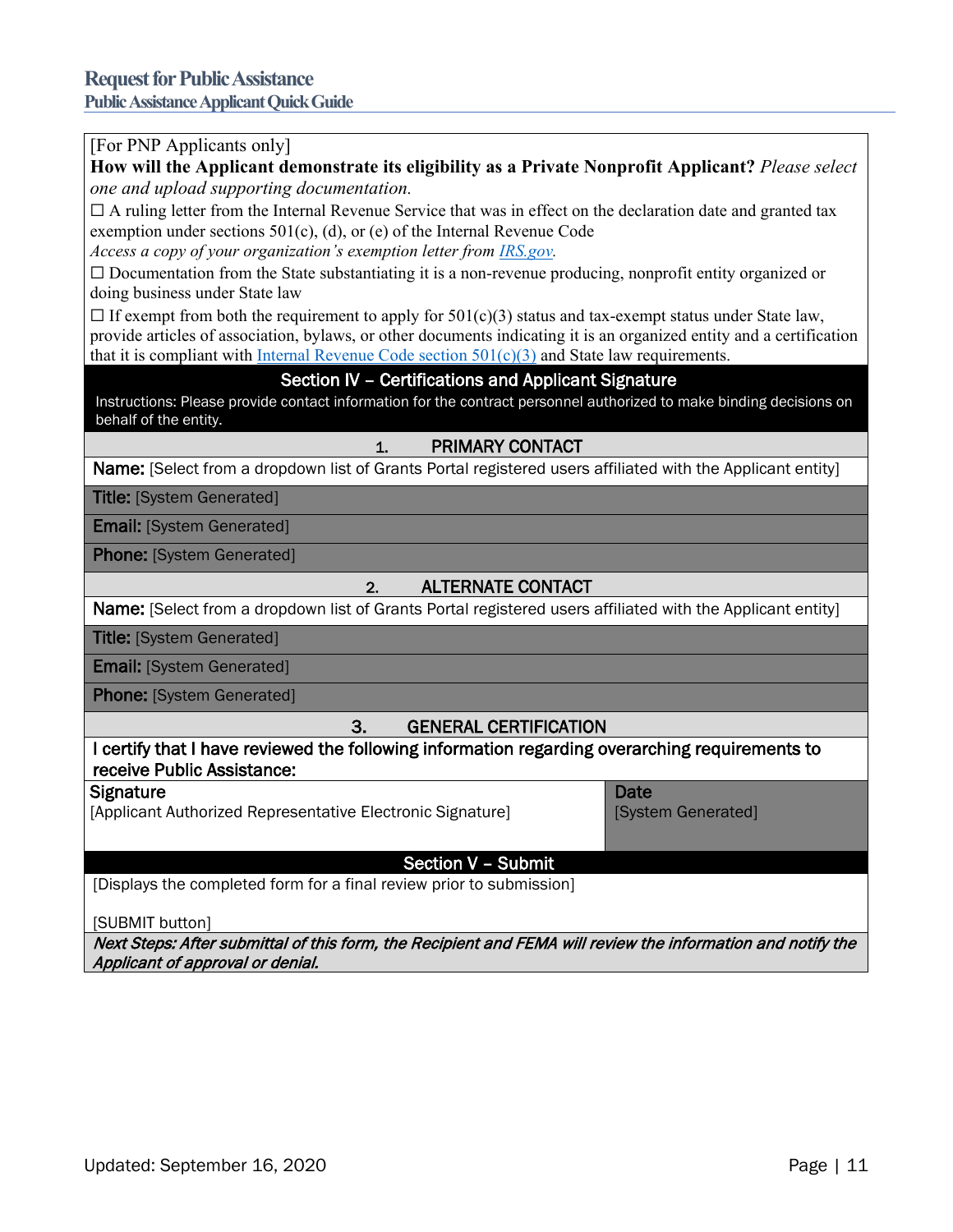# APPENDIX B: FACILITY INFORMATION FOR PRIVATE NONPROFIT **APPLICANTS**

#### Section III – Facility Information

Instructions: In order to determine whether an Applicant is eligible for Public Assistance, FEMA must determine whether the PNP owns or operates at least one facility that provides an eligible service. Eligible services are listed in Question 3 below. The Applicant should include all of the facilities for which funds are requested, but the Applicant will be able to amend this list during the Application process.

If an Applicant is unsure whether it owns or operates an eligible facility, it may list multiple facilities on this RPA by completing the following questions for each facility. Once the Applicant is approved for Public Assistance, FEMA will request a full list of impacted facilities.

#### Please provide the facility name and location.

Facility Name: Address: County:

#### Does the Applicant own or operate the facility? *Please select one.*

 $\Box$  Applicant owns the facility

*If selected, upload documentation to support proof of ownership. Proof of ownership include, but are not limited to:*

- *•A deed, title or lease agreement*
- *•A bill of sale or land contract*
- *•A mortgage payment booklet*
- *•A property tax receipt or property tax bill*
- *•A real property structure insurance policy*
- $\Box$  Applicant leases the facility to another entity

*If selected, upload lease or other proof of legal responsibility to repair incident-related damage.*

 $\Box$  Applicant leases the facility from another owner

*If selected, upload lease or other proof of legal responsibility to repair incident-related damage.*

☐ Other. *Please describe:*

#### What are the primary purposes of the facility? *Please select all that apply to each respective facility.*

Critical Service. *Please select the relevant sub-categories of critical service.*

 $\Box$  Educational:

 $\Box$  Primary or secondary education as determined under State law and provided in a day or residential school, including parochial schools

*If selected, upload documentation to support that the school is recognized by the state as providing elementary or secondary education.*

 $\Box$  Higher-education institution

*If selected, upload documentation to support that the school is accredited or recognized by its State Department of Education or the United States [Department of Education.](https://ope.ed.gov/dapip/#/home)*

☐ Utility:

 $\Box$  Communications transmission and switching, and distribution of telecommunications traffic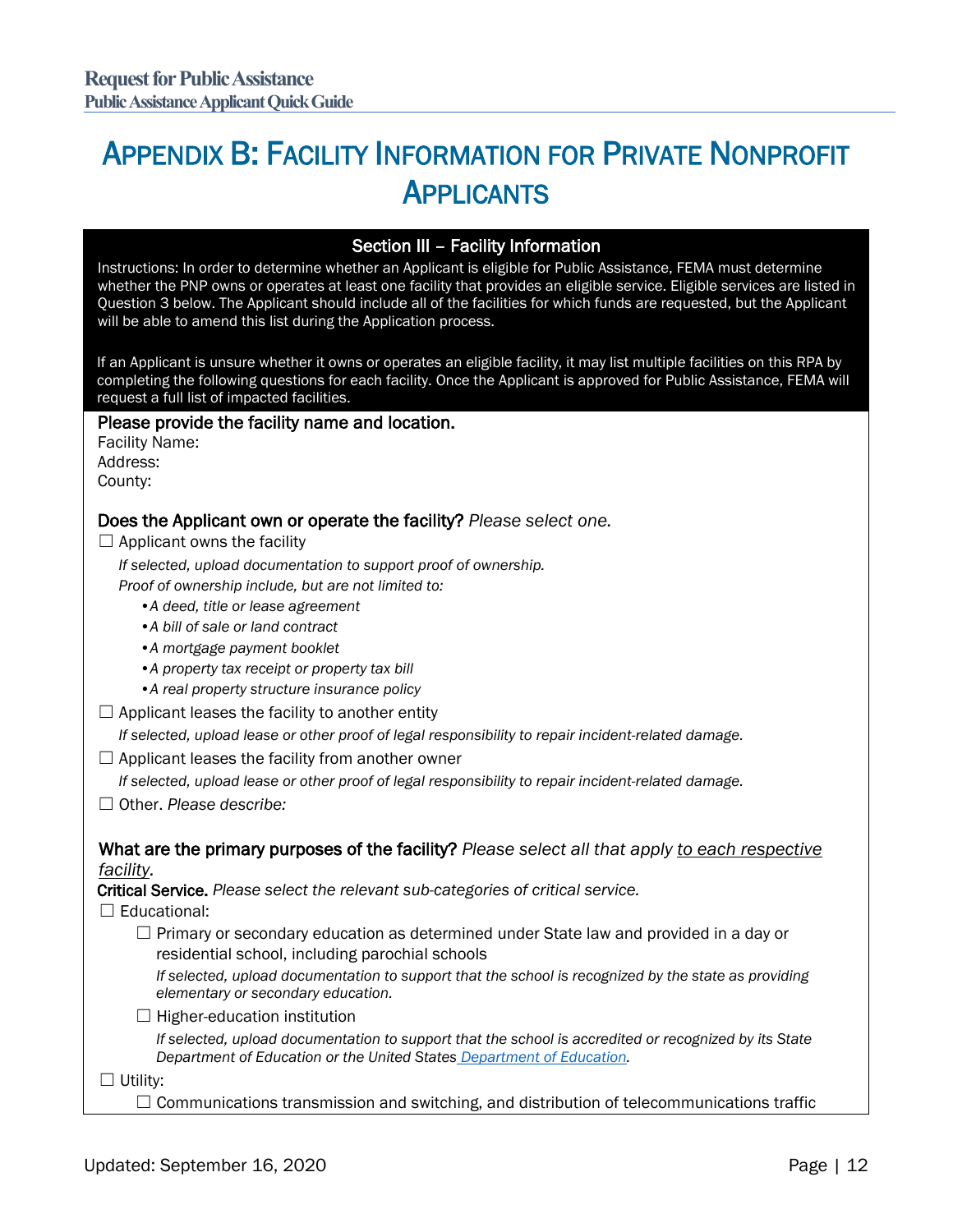| $\Box$ Electric power generation, transmission, and distribution                                                                                                                        |
|-----------------------------------------------------------------------------------------------------------------------------------------------------------------------------------------|
| $\Box$ Irrigation to provide water for drinking water supply, fire suppression, or electricity generation                                                                               |
| $\Box$ Sewer and wastewater collection, transmission, and treatment                                                                                                                     |
| $\Box$ Water treatment, transmission, and distribution by a water company supplying municipal water                                                                                     |
| $\Box$ Other, Please describe:                                                                                                                                                          |
| Administrative and support facilities essential to the provision of the PNP critical service are eligible<br>facilities.                                                                |
| $\Box$ Emergency Services:                                                                                                                                                              |
| $\Box$ Ambulance                                                                                                                                                                        |
| $\Box$ Fire protection                                                                                                                                                                  |
| $\Box$ Rescue                                                                                                                                                                           |
| $\Box$ Public broadcasting that monitors, receives, and/or distributes communication from the<br>Emergency Alert System to the public                                                   |
| $\Box$ Other. Please describe:                                                                                                                                                          |
| Administrative and support facilities essential to the provision of the PNP critical service are eligible<br>facilities.                                                                |
| $\Box$ Emergency Medical Care (diagnosis or treatment of mental or physical injury or disease) provided in:                                                                             |
| $\Box$ Clinic                                                                                                                                                                           |
| $\Box$ Dialysis facility                                                                                                                                                                |
| $\Box$ In-patient facility                                                                                                                                                              |
| Select this option for facilities that provide in-patient care for convalescent or chronic disease patients                                                                             |
| $\Box$ Outpatient facility                                                                                                                                                              |
| $\Box$ Hospice or nursing home                                                                                                                                                          |
| $\Box$ Hospital                                                                                                                                                                         |
| Select this option for hospitals and related facilities, including:                                                                                                                     |
| Central service facilities operated in connection with hospitals<br>٠                                                                                                                   |
| <b>Extended-care facilities</b><br>$\bullet$                                                                                                                                            |
| Facilities related to programs for home-health services<br>٠                                                                                                                            |
| Laboratories<br>٠                                                                                                                                                                       |
| Self-care units                                                                                                                                                                         |
| $\Box$ Long-term care facility                                                                                                                                                          |
| $\Box$ Rehabilitation center providing medical care                                                                                                                                     |
| $\Box$ Other. Please describe:                                                                                                                                                          |
| Administrative and support facilities essential to the provision of the PNP critical service are eligible<br>facilities.                                                                |
| Non-Critical Essential Social Service. Please select the relevant sub-categories of essential social service.                                                                           |
| $\Box$ Assisted living facility                                                                                                                                                         |
| Childcare, including center-based childcare.                                                                                                                                            |
| If selected, upload proof that the State Department of Children and Family Services, Department of Human<br>Services, or similar agency, recognizes it as a licensed childcare facility |
| Day care for individuals with disabilities or access and functional needs                                                                                                               |
| $\Box$ Community center. Please describe services provided: [dropdown list]                                                                                                             |
| $\Box$ Custodial care facility                                                                                                                                                          |
| $\Box$ Food assistance programs, including Food Banks and storage of food for Food Banks                                                                                                |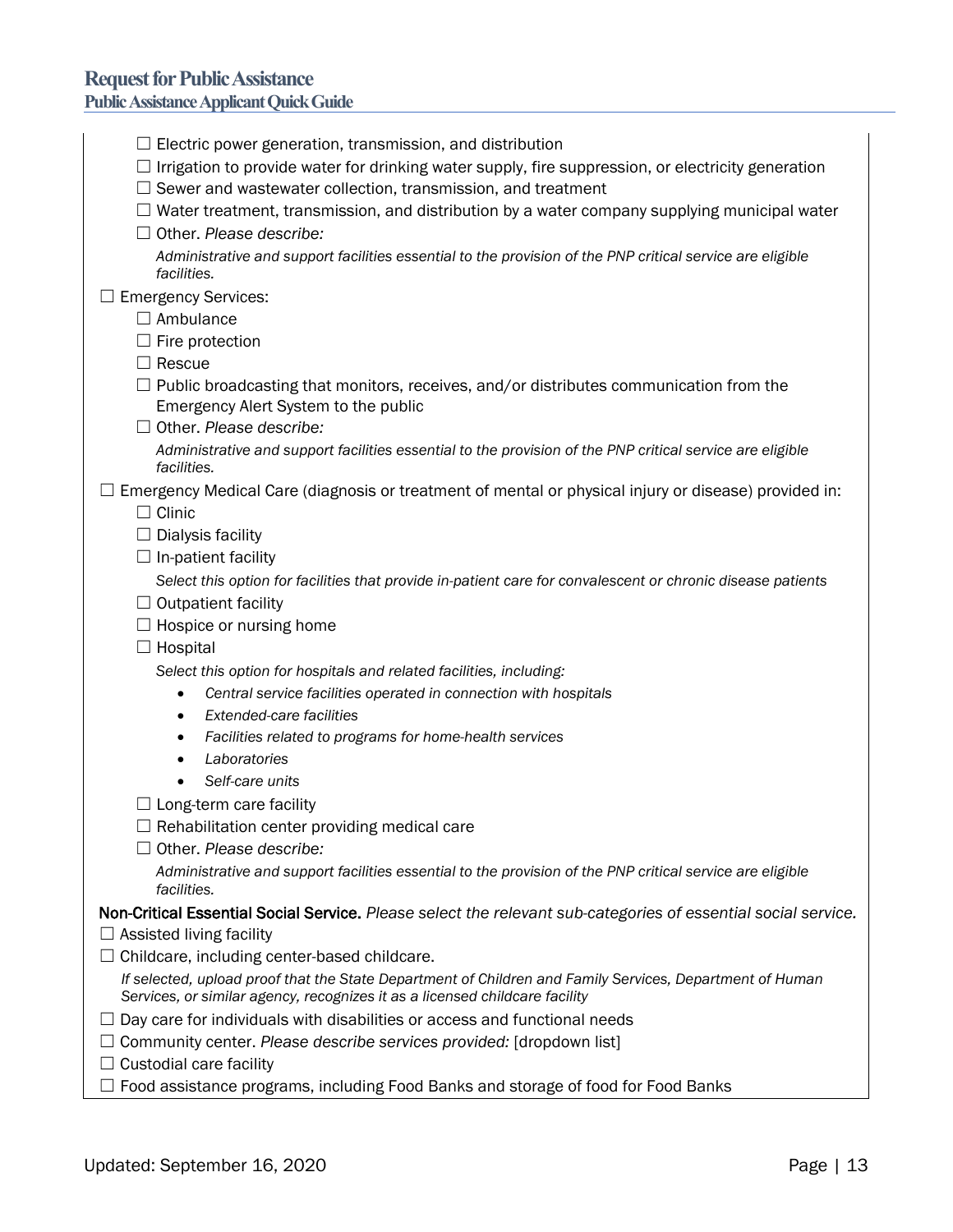# **Request for Public Assistance**

**Public Assistance Applicant Quick Guide**

| $\Box$ Health and safety services, including animal control services                                                                                                                                                                                                      |
|---------------------------------------------------------------------------------------------------------------------------------------------------------------------------------------------------------------------------------------------------------------------------|
| $\Box$ Homeless shelter                                                                                                                                                                                                                                                   |
| $\Box$ House of worship (religious institution)                                                                                                                                                                                                                           |
| $\Box$ Library                                                                                                                                                                                                                                                            |
| $\Box$ Low-income housing                                                                                                                                                                                                                                                 |
| $\Box$ Museum                                                                                                                                                                                                                                                             |
| $\Box$ Performing arts center                                                                                                                                                                                                                                             |
| $\Box$ Rehabilitation facility (not providing medical services as listed in Critical Services above)                                                                                                                                                                      |
| $\Box$ Residential or other services for families of domestic abuse                                                                                                                                                                                                       |
| $\Box$ Residential services for individuals with disabilities                                                                                                                                                                                                             |
| $\Box$ Senior citizen center                                                                                                                                                                                                                                              |
| $\Box$ Shelter workshop                                                                                                                                                                                                                                                   |
| $\Box$ Zoo                                                                                                                                                                                                                                                                |
| $\Box$ Other. Please describe what service the facility provides:                                                                                                                                                                                                         |
| For more information about eligible facility services, refer to the Public Assistance Program and Policy Guide.                                                                                                                                                           |
| The following questions apply if the Applicant selected a noncritical essential social service and/or other as the<br>primary function.                                                                                                                                   |
| Has the Applicant applied for a Small Business Administration (SBA) loan for its infrastructure                                                                                                                                                                           |
| damage?                                                                                                                                                                                                                                                                   |
| $\Box$ Yes                                                                                                                                                                                                                                                                |
| Was the loan approved?                                                                                                                                                                                                                                                    |
|                                                                                                                                                                                                                                                                           |
| $\Box$ Yes                                                                                                                                                                                                                                                                |
| $\Box$ No                                                                                                                                                                                                                                                                 |
| $\Box$ Pending. If selected, please upload SBA application and any correspondence.                                                                                                                                                                                        |
| $\Box$ No                                                                                                                                                                                                                                                                 |
| Is access to the facility limited to specific individuals or a specific population?                                                                                                                                                                                       |
| $\Box$ Yes. Please describe:                                                                                                                                                                                                                                              |
| $\Box$ No                                                                                                                                                                                                                                                                 |
| Is there a membership fee or fee to use the facility?                                                                                                                                                                                                                     |
| $\Box$ Yes                                                                                                                                                                                                                                                                |
| How much is the fee?                                                                                                                                                                                                                                                      |
| Please describe or upload policy for waiving fees:                                                                                                                                                                                                                        |
| $\Box$ No                                                                                                                                                                                                                                                                 |
| Does the facility provide multiple types of services?                                                                                                                                                                                                                     |
| $\Box$ Yes                                                                                                                                                                                                                                                                |
| Please describe each service provided and the percentage of physical space and operating<br>time allocated to each service:                                                                                                                                               |
| Please upload proof of the primary purpose of the facility such as building floorplans; Internal Revenue<br>Service documentation; pre-disaster charter, by-laws, and amendments; evidence of longstanding, routine<br>(day-to-day) use (e.g., a calendar of activities). |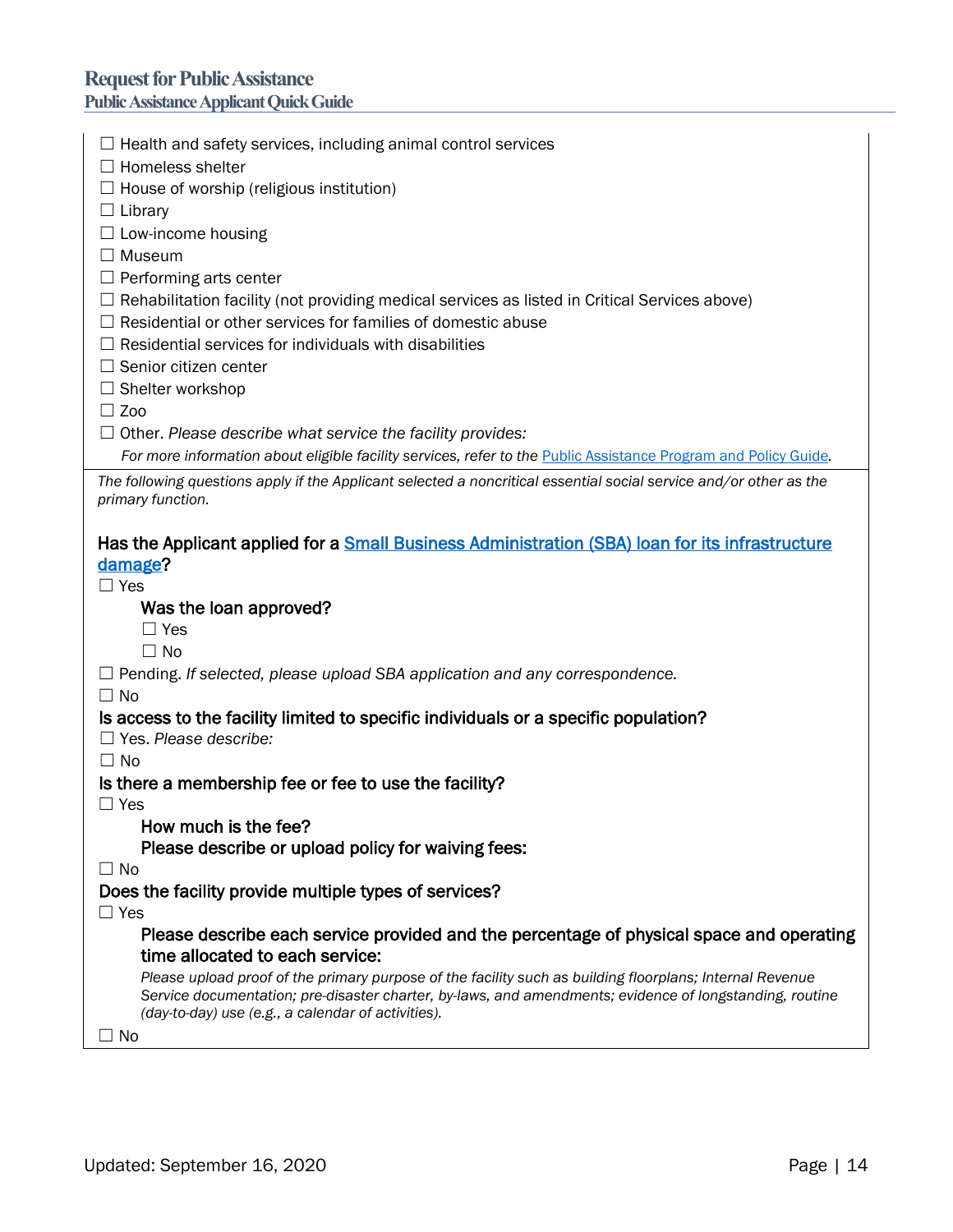# <span id="page-14-0"></span>APPENDIX C: PRIVATE NONPROFIT FACILITY INFORMATION

This Appendix provides additional information for *select* facility types that have special considerations for eligibility. This text is also provided in the RPA on Grants Portal. Additionally, more information can be found in the *Private Nonprofit Organizations* section of the PAPPG.

## Primary Purpose of the Facility

*Educational Services*

#### *Primary or Secondary Education*

State regulations for private schools vary and some states do not require accreditation. A PNP school must demonstrate that it is recognized by the state as providing elementary or secondary education. Depending on state requirements, documentation requirements may include, but are not limited to, the following:

- Accreditation documents
- Certification from the State Department of Education that the Applicant operated the facility as a PNP school at the time of the incident
- Documentation demonstrating compliance with the State's compulsory attendance laws
- School-year calendar
- School budget
- Complete list of students and teachers
- Educational instruction property and equipment owned by the PNP
- Tax records for the school
- Documents reflecting school curriculum, transcripts, health and safety, disciplinary, or other records kept for students
- Tuition receipts
- Financial statements
- Commencement documents
- Inclusion in the U.S. Department of [Education's National Center for Education Statistics Private](https://nces.ed.gov/surveys/pss/privateschoolsearch/)  [School Universe Survey data](https://nces.ed.gov/surveys/pss/privateschoolsearch/)
- State Department of Education electronic and paper homeschool declaration or registration forms

### *Higher Education*

Higher-education institutions must meet all of the following criteria to be eligible:

- Admit students or persons having a high school diploma or equivalent
- Are legally authorized to provide education beyond a secondary level
- Award a bachelor's degree or 2-year degree that is acceptable as full credit toward a bachelor's degree or provides at least a 1-year training program to prepare students for gainful employment in a recognized occupation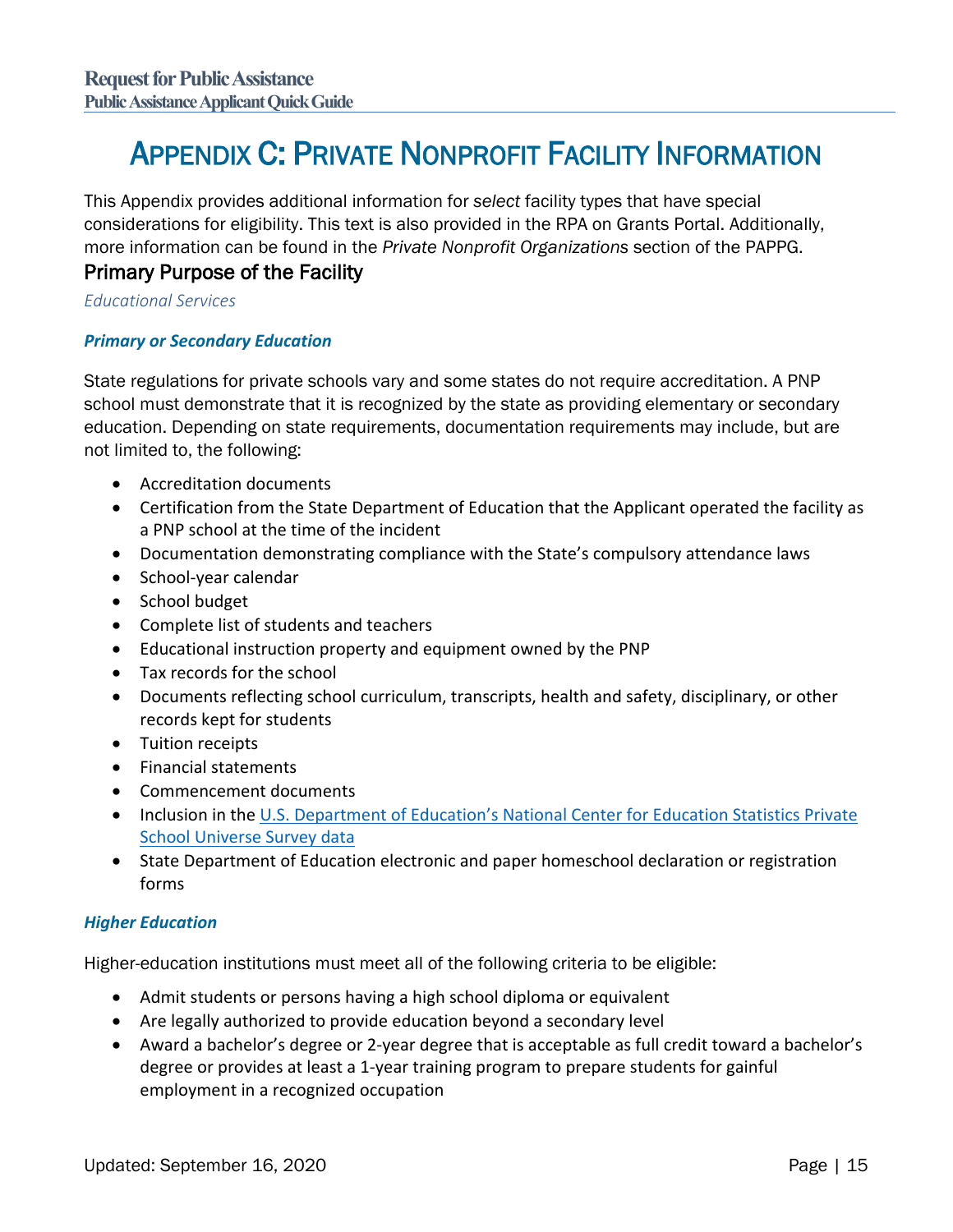#### **Request for Public Assistance Public Assistance Applicant Quick Guide**

• Are accredited by a nationally recognized agency or association (as determined by the Secretary of Education)

#### *Community Centers*

PNP community centers that are established and primarily used for certain services to the general public are eligible for Public Assistance. These services include:

- Art services authorized by a SLTT government, including, but not limited to:
	- o Arts administration
	- o Art classes
	- o Management of public arts festivals
	- o Performing arts classes
- Community center activities that serve the public
- Educational enrichment activities that are not vocational, academic, or professional training. Examples include hobby or at-home pursuits, such as:
	- o Car care
	- o Ceramics
	- o Gardening
	- o Personal financial and tax planning
	- o Sewing
	- o Stamp and coin collecting
- Multi-purpose arts programming
- Senior citizen projects, rehabilitation programs, community clean-up projects, blood drives, local government meetings, and similar activities
- Services and activities intended to serve a specific group of individuals (e.g., women, African Americans, or teenagers) provided the facility is otherwise available to the public on a nondiscriminatory basis
- Social activities to pursue items of mutual interest or concern, such as:
	- o Community board meetings
	- o Neighborhood barbecues
	- o Various social functions of community groups
	- o Youth and senior citizen group meetings
- Performing arts centers with a primary purpose of producing, facilitating, or presenting live performances, including:
	- o Construction of production materials
	- o Creation of artistic works or productions
	- o Design
	- o Professional training
	- o Public education
	- o Rehearsals

Certain Community Center Services are not eligible. Examples of ineligible service are:

• Training individuals to pursue the same activities as full-time paying careers (for example, vocational, academic, or professional training)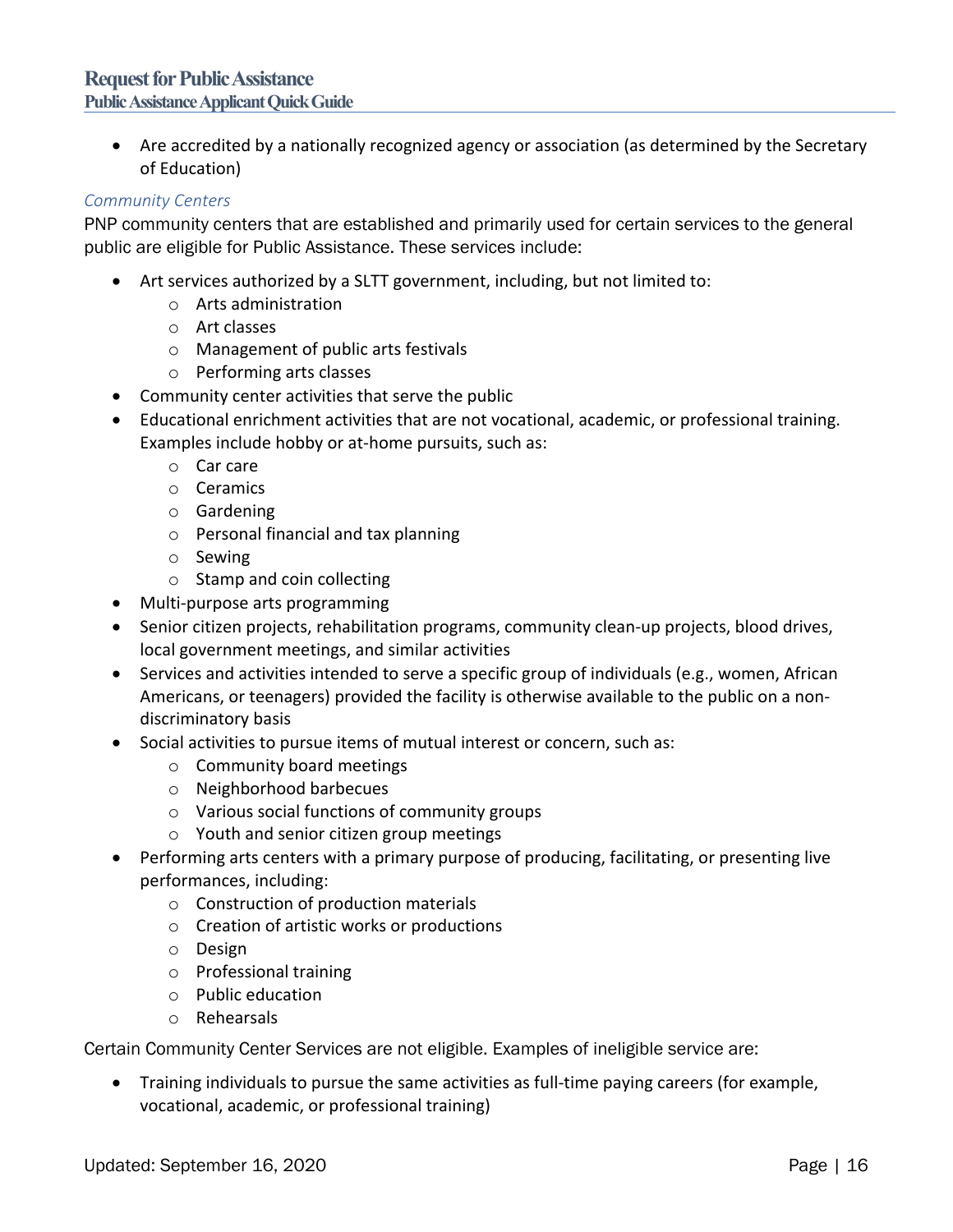- Meetings or activities for only a brief period, or at irregular intervals
- Other education or training including:
	- o Athletic, vocational, academic training, or similar activities
	- o Political education

#### *Museums*

Museums, for the purposes of Public Assistance, are defined as:

- Constructed, manufactured, or converted facilities with a primary purpose of preserving and exhibiting a documented collection of artistic, historic, scientific, or other objects
- Buildings, associated facilities, fixed facilities, and equipment primarily used for the preservation or exhibition of the collection, including:
	- $\circ$  Permanent infrastructure, such as walkways and driveways of outdoor museum-type exhibition areas
	- $\circ$  Historic buildings, such as barns and other outbuildings, intended for the preservation and exhibition of historical artifacts within a defined area
	- $\circ$  Permanent facilities and equipment that are part of arboretums and botanical gardens
	- o Infrastructure, such as utilities, and administrative facilities necessary for support

The grounds at museums and historic sites and open natural areas/features or entities that promote the preservation/conservation of such areas are ineligible.

#### *Other*

Certain community services are not eligible. Examples of ineligible community services are:

- Advocacy or lobbying groups not directly providing health services
- Cemeteries
- Conferences
- Day care services not included in previous table of eligible services
- Flood control (e.g., levees, berms, dunes)
- Land reclamation facilities
- Irrigation solely for agricultural purposes
- Job counseling
- Property owner associations with facilities such as roads, bridges, and recreational facilities (except utilities or emergency facilities)
- Public housing, other than low-income housing
- Recreation
- Parking not in direct support of eligible facility

### Population Served

PNP Applicants providing non-critical but essential social services must inform FEMA whether those services are available to the general public.

Facilities are considered closed to the general public if they serve only:

• A certain number of individuals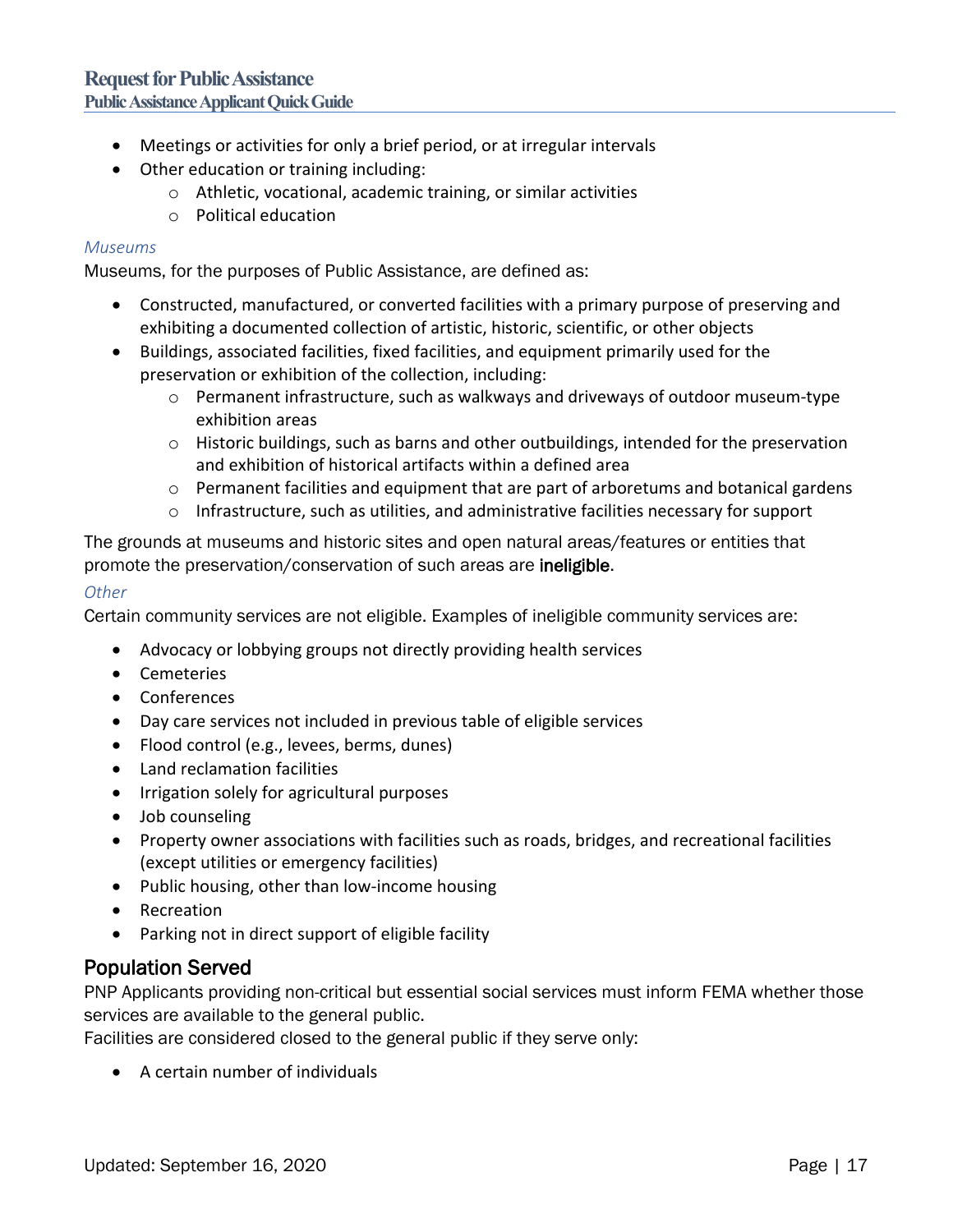- A defined group of individuals who have a financial interest in the facility, such as a condominium association
- Certain classes of individuals
- An unreasonably restrictive geographical area, such as a neighborhood within a community
- Any other specific population (such as those with gates or other security systems intended to restrict public access)

However, certain types of facilities, such as senior centers, that restrict access in a manner clearly related to the nature of the facility, are still considered to provide essential social services to the general public.

Organizations operating houses of worship that limit leadership or membership to persons who share a religious faith or practice are considered to provide essential social services to the general public.

# Membership Fees

Membership fees should meet all of the following criteria:

- Are nominal
- Are waived when an individual can show inability to pay the fee
- Are not of such magnitude to preclude use by a significant portion of the community
- Do not exceed what is appropriate based on other facilities used for similar services

FEMA considers the provision of services with a high membership initiation fee or high annual dues to be restrictive to certain populations. FEMA may consider the provision of services with a low fee that only covers administrative processing costs or a fee that can be waived upon demonstration of need to be accessible to the general public.

# Multiple Types of Service

PNP facilities that provide both eligible and ineligible services are considered mixed-use facilities. Eligibility of mixed-use PNP facilities is dependent on the *primary* use of the facility, which is determined by the amount of physical space dedicated to eligible and ineligible services. "Primary use" is the use for which *more* than 50 percent of the physical space in the facility is dedicated. FEMA evaluates the entire structure when determining primary use; it does not separately address individual areas, such as floors, basements, or wings. Common space, such as bathrooms, hallways, lobbies, closets, stairways, and elevators, is not included when calculating mixed-use space.

In cases where the same physical space is used for both eligible and ineligible services, the primary use is the use for which more than 50 percent of the operating time is dedicated in that shared physical space. If space is available for use, but the Applicant cannot support that it is used for eligible services for more than 50 of the percent of operating time, this criterion is not met. If FEMA determines that 50 percent or more of the operating time in the shared physical space is dedicated to ineligible services, then FEMA does not include that physical space when evaluating primary use.

See the PAPPG sections on Mixed-Use Facilities for more information.